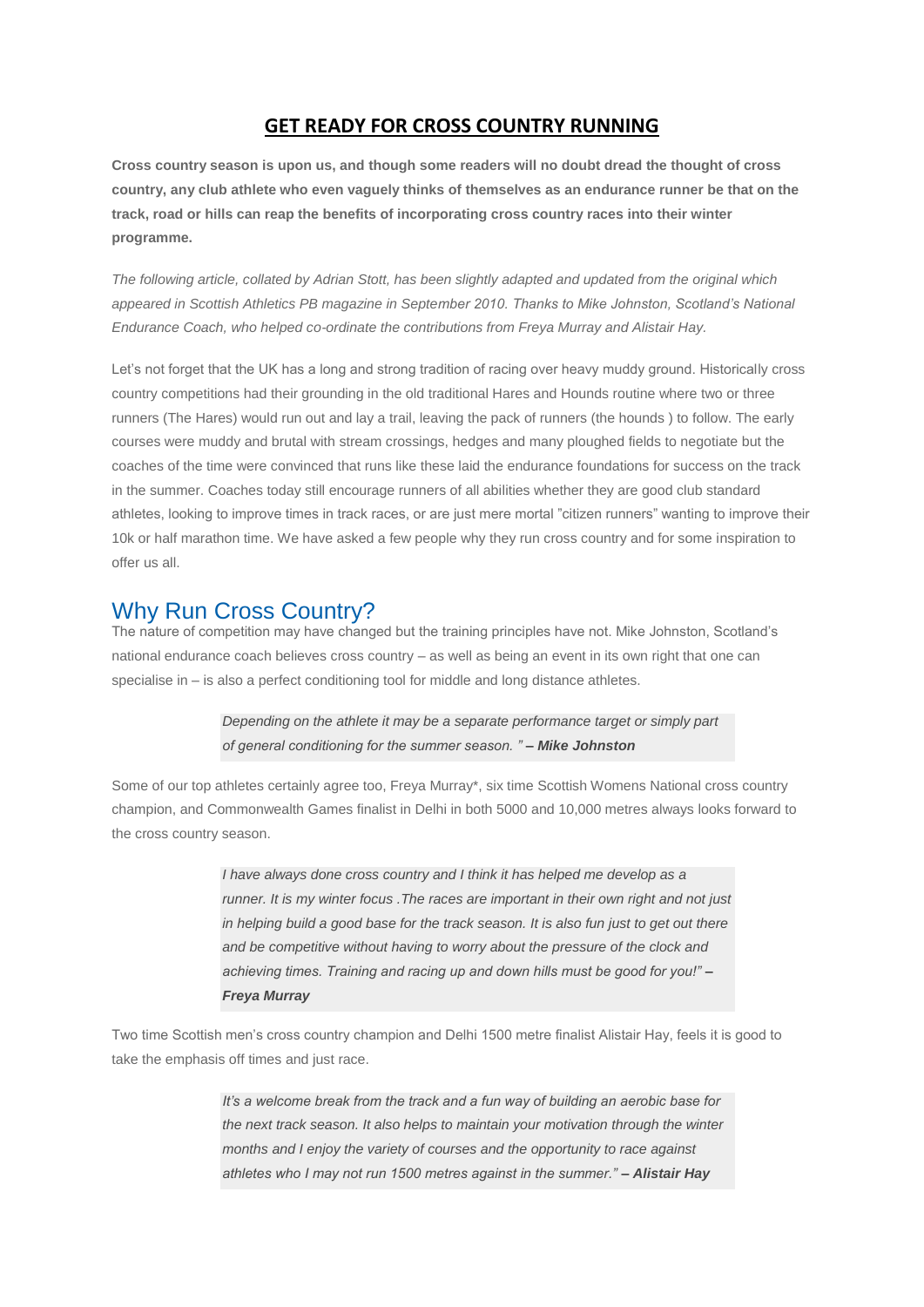Shettleston's Jethro Lennox one of our top hill and mountain marathon competitors, who has also run a couple of useful road marathons in the last two years agrees. Like Hay he also finds that the dark winter months are hard work to keep running those miles and having winter races to look forward to helps break up the training.

> *I find it is good strength work for road races and speed work for hill races. It also helps sharpen you up for racing. As I am not a track runner, cross country races can be more fast, furious and tactical than I am used to which helps for those longer road and hill races." – Jethro Lennox*

Even though these are the thoughts of three of our best current endurance athletes, aiming to compete at the very highest level, for the majority of club athletes with more modest goals, it can still play a vital part in preparing for a spring or early summer half or full marathon. Many coaches will recommend that cross country races can be used as hard tempo runs as part of a winter schedule. For many youngsters too, cross country events can be their first taste of competition, and with the right guidance and encouragement from coaches and parents can lead, as it has for many reading this to a lifetime's involvement in running.

### Camaraderie in Cross Country Running

Cross country has always been a great way of establishing team spirit within a club, and also friendly rivalry and respect, not just between clubs, but between different endurance athletes as it has always been a meeting ground for track, road and hill runners. Even ultra-distance specialists can benefit, for Simon Pride in the winter before his victory at the world 100km championships in 1998 was North of Scotland cross country champion and placed in the top ten at the national championships.

Hay feels camaraderie and team spirit are a huge part of cross country and especially at his club Central AC. "It's one of the few opportunities of the year you get to compete as a team in the relays and with guys from a wide range of different event backgrounds."

This is echoed by Lennox who has a great memory of being part of the Shettleston team who won the 2002 National cross country championships. "It was one of my first races for the club and the team spirit that day was a great mix of old established runners and up and coming youngsters."

Murray, who as well as competing for her club has been involved in a few GB cross country teams, also has a lot to say for the team spirit of cross country competition. "Distance running is such an individual sport but I really enjoy the opportunities I get to compete as part of a team .As well as my individual successes, I have had some great experiences as part of cross country teams."

#### Cross Country Running is Fun

Although racing cross country is hard work, it definitely has its lighter moments and I am sure all PB readers will have their own humorous memories. Our three elite athletes have their own too. Jethro Lennox remembers Jamie Reid stopping before the line in a West District Championships and being pipped for the title by Bobby Quinn while Freya says her hurdling attempts at this year's world cross probably gave everyone watching a good laugh!!Ali Hay still has this vivid image of watching a Reebok cross meet in Birmingham and seeing an "older runner" stumble head first into a muddy burn and reappearing without his dentures. The runner then spotted them floating on the surface at his feet, gave them a quick shake and shoved them back in before continuing his race.